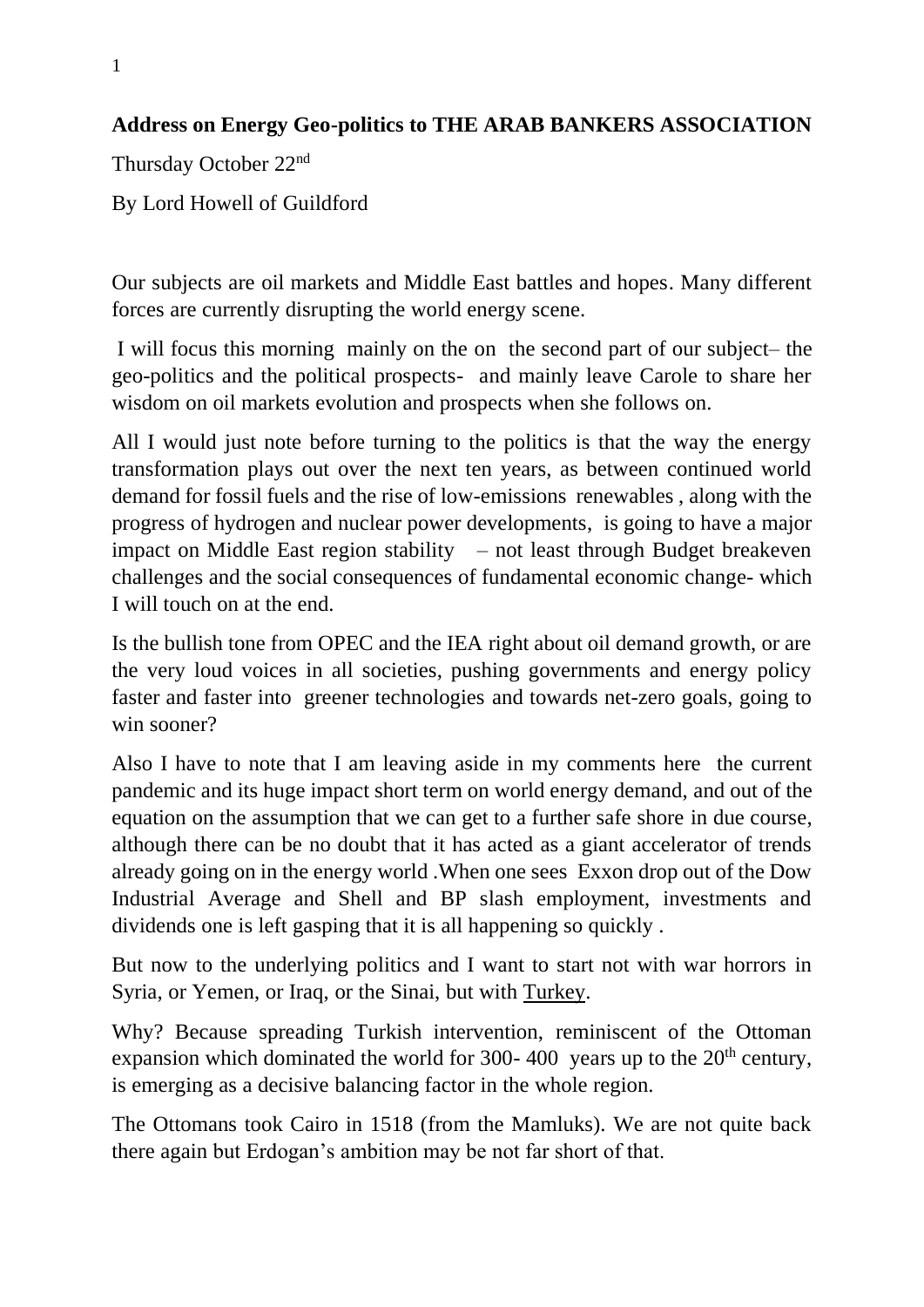We have Turkey now in the heart of the LIBYAN turmoil – backing the GNA Tripoli Government -in theory UN-backed - with Italy, plus Qatar and some unsavoury terrorist allies up against the UAE, Saudis, some Russians, Egypt and it seems France, and maybe now half-heartedly, America – a real boiling stew of rival interests.

We have Turkey's fingers deep into the Nagorno-Karabagh growing conflict. Turkey hold a sword over the EU on migrants.

Turkey is stirring up the gas exploration rivalries with Greece, Cyprus, Egypt, Lebanon, Israel in Eastern Med.

Turkey is the weak link in NATO, as it turns to the Russians for arms,

Turkey is deep into the Syrian melange,

Turkey is raising tension in the Aegean and becoming not the friend but the enemy of Egypt and friend of the Muslim Brotherhood.

All this points to an unfolding tableau of instability and rivalry in the MENA region.

Analyses of Middle East turmoil tend to fall back on interference by the outside powers. But that phase may now be passing. It is the powers in the region that are flexing their muscles, with Turkey in the lead.

\* \* \* \* \* \* \* \* \*

What are the other great regional destabilizing factors?

1.Of course the technologically driven centrifugal forces all around us, fanning the flames of identity, localism and tribalism and populism , enabling protest on a greater scale than ever before in history, are just as much at work in Middle Eastern societies as everywhere else, and just as likely to lead to anarchy – in fact more so, given the lack of democratic restraints and traditions.

2.Trump's plans for closer Arab-Israeli alliance, as a path to settling the Palestine issue offers a bit more hope, and the UAE-Israel treaty announced this morning is a clear step forward. But whether it will all move forward as long as Netanyahu is there is doubtful.

3.As for Iran, the West is divided, not so much by the nuclear threat as by whether the Agreement is the way forward. President Trump thinks not, most of Europe thinks 'yes'. China and Russia also think Yes.

4. I mentioned Mid-East oil producers' budgets at the beginning, and flat oil prices are undoubtedly going to add to internal tensions - as one can see right now